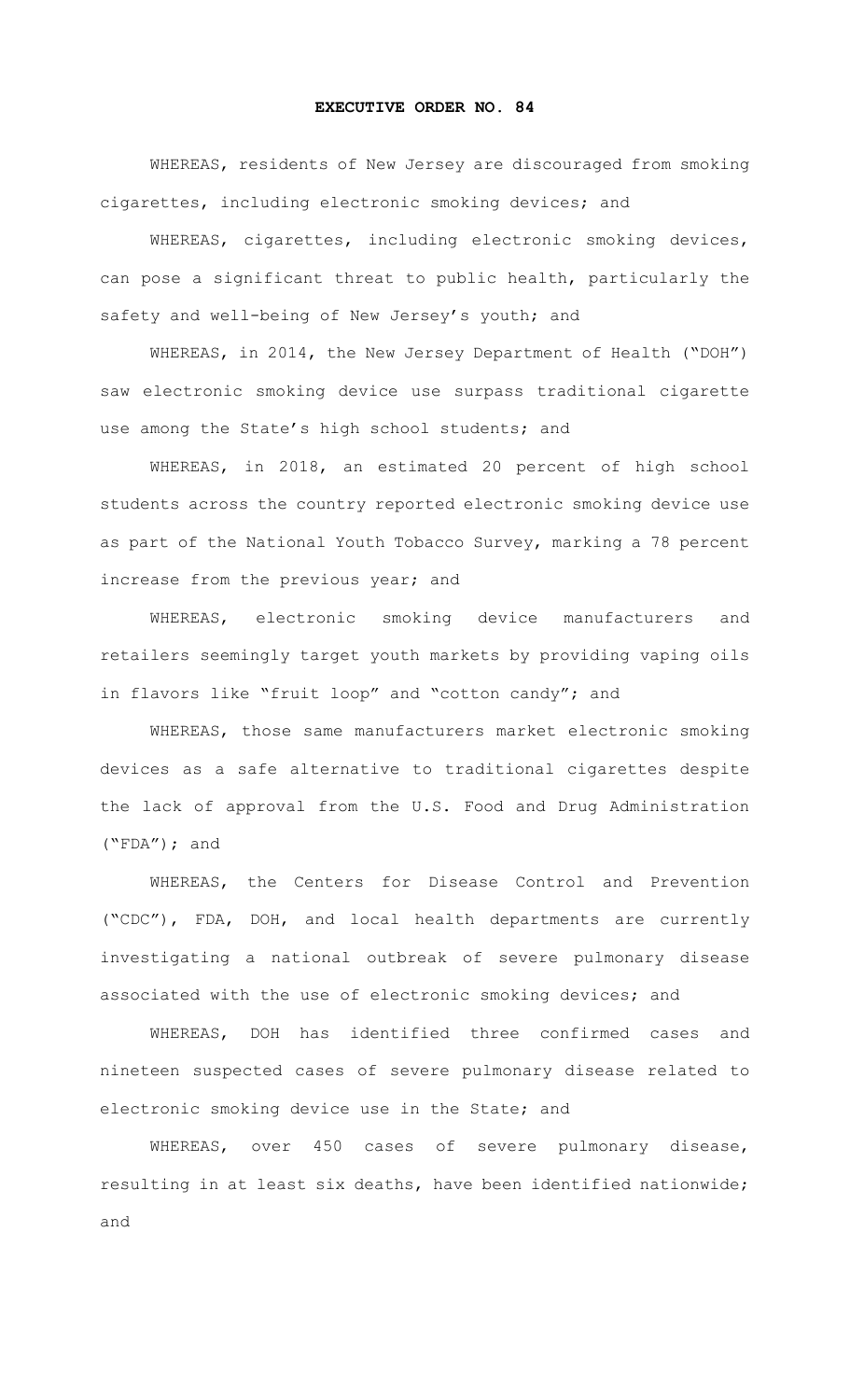WHEREAS, DOH has released a statewide health alert to health care providers and local health departments as a result of such reports; and

WHEREAS, CDC has issued a warning to consumers to discontinue use of electronic smoking devices during the pendency of its investigation; and

WHEREAS, the effort to address the dangerous trend of increased electronic smoking device use among both minors and adults in New Jersey requires significant cooperation among social service agencies and health, education, and legal entities in the State;

NOW, THEREFORE, I, PHILIP D. MURPHY, Governor of the State of New Jersey, by virtue of the authority vested in me by the Constitution and by the Statutes of this State, do hereby ORDER and DIRECT:

1. There is hereby created an Electronic Smoking Device Task Force ("Task Force"), which shall be responsible for providing recommendations to the Governor and the Legislature outlining a comprehensive, coordinated strategy to protect New Jerseyans and to educate the public, particularly youth, about the risks of electronic smoking devices. In formulating this strategy, the Task Force shall conduct a review of options that includes, but is not limited to, the following:

a. Providing warning signs to be posted in retail establishments that sell electronic smoking devices and related products in the State that warn customers of the health risks associated with electronic smoking device use;

b. Expanding the State's ability to efficiently and comprehensively investigate, track, and monitor any cases of severe pulmonary disease;

2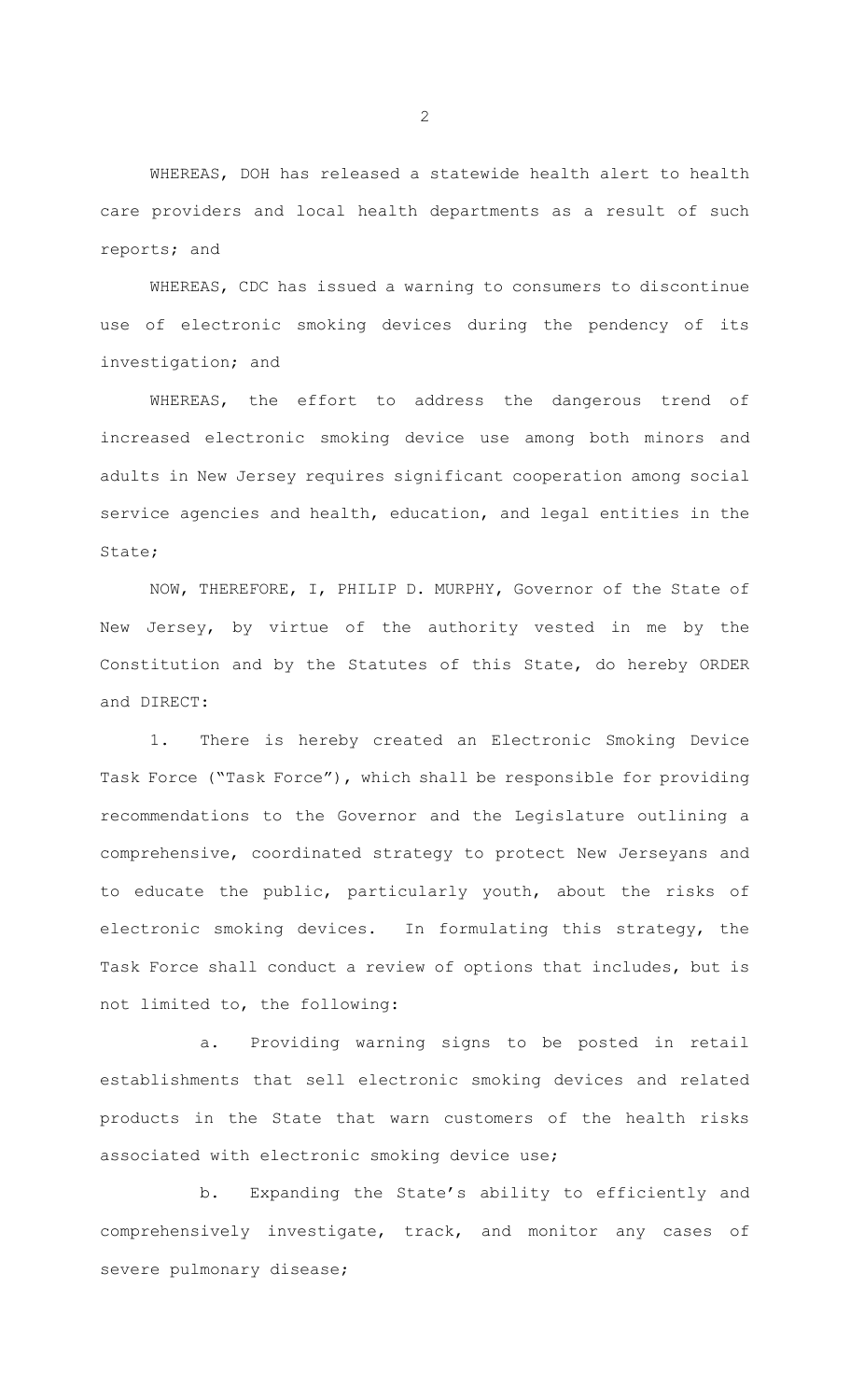c. Recommending legislative and regulatory changes needed to protect young people from electronic smoking devices and remove barriers to the execution of a comprehensive strategy to mitigate the hazards of electronic smoking device use;

d. Developing a statewide public awareness campaign on the risks of electronic smoking device use with a toolkit for educators and educational materials aimed at specific target audiences like parents, coaches, educators, health care professionals, and young people, and identifying appropriate interventions to support individuals at risk or experiencing addiction;

e. Reviewing and providing feedback on current efforts in the State to address the dangers of electronic smoking device use and considering methods for expansion of those efforts;

f. Cooperating with local, state, federal, and private or non-profit entities while the multi-state investigation into the hundreds of cases of severe pulmonary disease across the nation that have been associated with electronic smoking device use continues; and

g. Adopting similar policies with respect to traditional cigarettes or other products that are, or are perceived as, alternatives to electronic smoking devices.

2. The Task Force shall consist of at least ten (10) members, which shall include (i) the Commissioner of Health, who shall serve as chair, (ii) the Attorney General, or his designee, (iii) the Treasurer, or her designee, (iv) the Commissioner of Education, or his designee, (v) the Secretary of Higher Education, or her designee, (vi) the Commissioner of Children and Families, or her designee, (vii) the Commissioner of Human Services, or her designee, (viii) the Assistant Commissioner of the Division of

3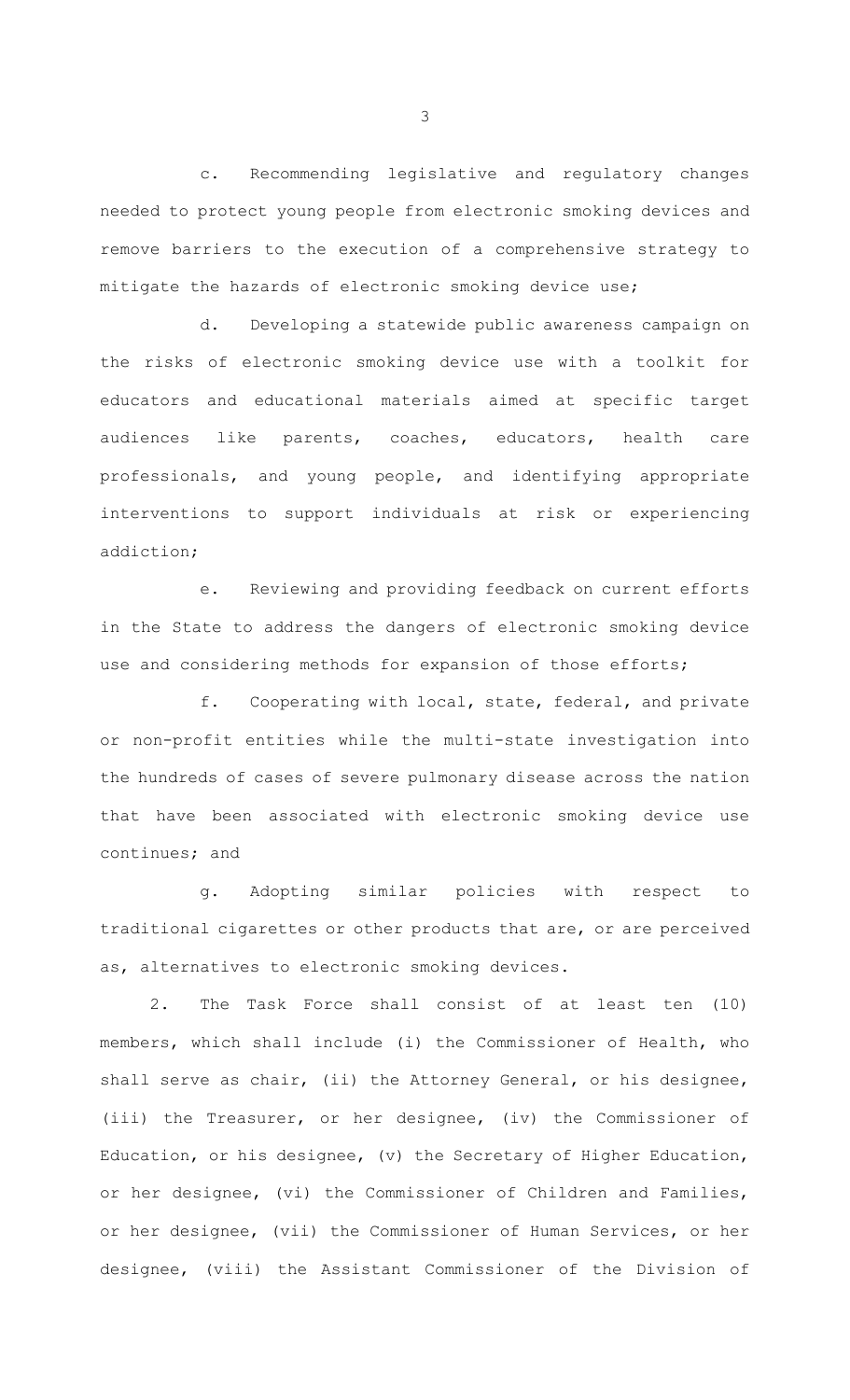Medicinal Marijuana, or his designee, (ix) the Director of the New Jersey Division of Consumer Affairs, or his designee, and (x) a representative from the Office of Tobacco Control, Nutrition and Fitness.

3. The Governor may, as determined to be appropriate, add additional members to the Task Force. All members of the Task Force shall serve in such capacity at the pleasure of the Governor and without compensation.

4. The New Jersey Department of Health shall provide staff support to the Task Force. The Task Force is authorized to call upon any department, office, division, or agency of this State to supply it with data and any other information or assistance available to such agency as the Task Force deems necessary to execute its duties under this Order. Each Executive Branch department, office, division, or agency of this State is hereby required, to the extent not inconsistent with law and consistent with budgetary constraints, to cooperate fully with the Task Force within the limits of its statutory authority and to furnish it with such assistance on as timely a basis as is necessary to accomplish the purpose of this Order. The Task Force may consult with experts and other knowledgeable individuals in the public or private sector on any aspect of its mission.

5. The Task Force, which shall be purely advisory in nature, shall issue an initial report of its findings and recommendations to the Governor and the Legislature no later than twenty-one days after the effective date of this Order. The report shall be made available to the public at the same time.

6. Nothing in this Order shall be construed to supersede any federal, State, or local law.

4